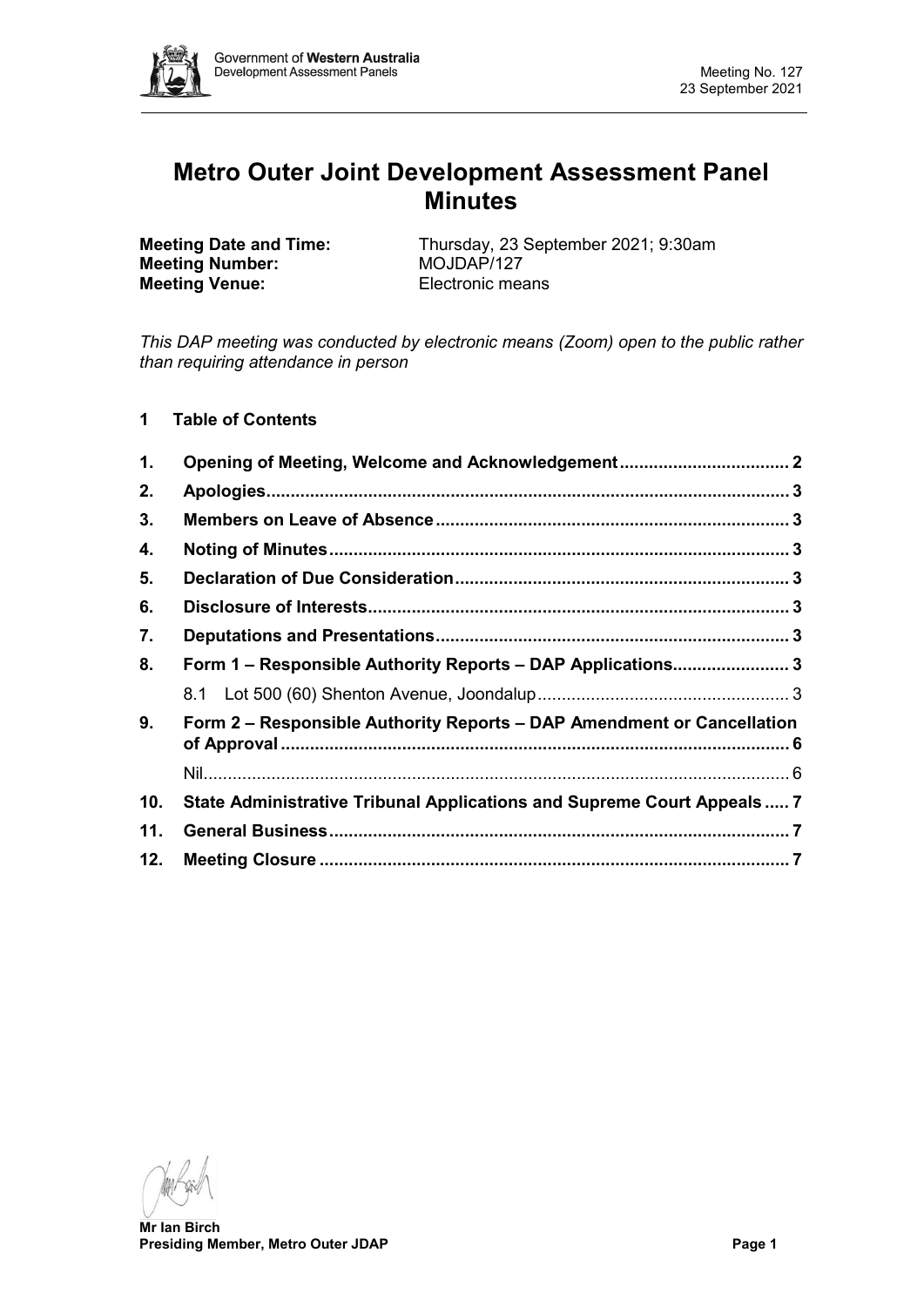

# **Attendance**

# **DAP Members**

Mr Ian Birch (Presiding Member) Mr Tony Arias (A/Deputy Presiding Member) Mr Jason Hick (Third Specialist Member) – *arrived at 9:38am* Cr Suzanne Thompson (Local Government Member, City of Joondalup) Cr Philippa Taylor (Local Government Member, City of Joondalup)

# **Officers in attendance**

Mr Chris Leigh (City of Joondalup) Mr Jeremy Thompson (City of Joondalup)

## **Minute Secretary**

Ms Adele McMahon (DAP Secretariat) Ms Ashlee Kelly (DAP Secretariat)

#### **Applicants and Submitters**

Mr Christian Hartfield (Silver Thomas Hanley Architects)

#### **Members of the Public / Media**

<span id="page-1-0"></span>Nil

## **1. Opening of Meeting, Welcome and Acknowledgement**

The Presiding Member declared the meeting open at 9:32am on 23 September 2021 and acknowledged the traditional owners and paid respect to Elders past and present of the land on which the meeting was being held.

The Presiding Member announced the meeting would be run in accordance with the DAP Standing Orders 2020 under the *Planning and Development (Development Assessment Panels) Regulations 2011.*

## **1.1 Announcements by Presiding Member**

The Presiding Member advised that in accordance with Section 5.16 of the DAP Standing Orders 2020 which states *'A person must not use any electronic, visual or audio recording device or instrument to record the proceedings of the DAP meeting unless the Presiding Member has given permission to do so.',* the meeting would not be recorded.

This meeting was convened via electronic means (Zoom). Members were reminded to announce their name and title prior to speaking.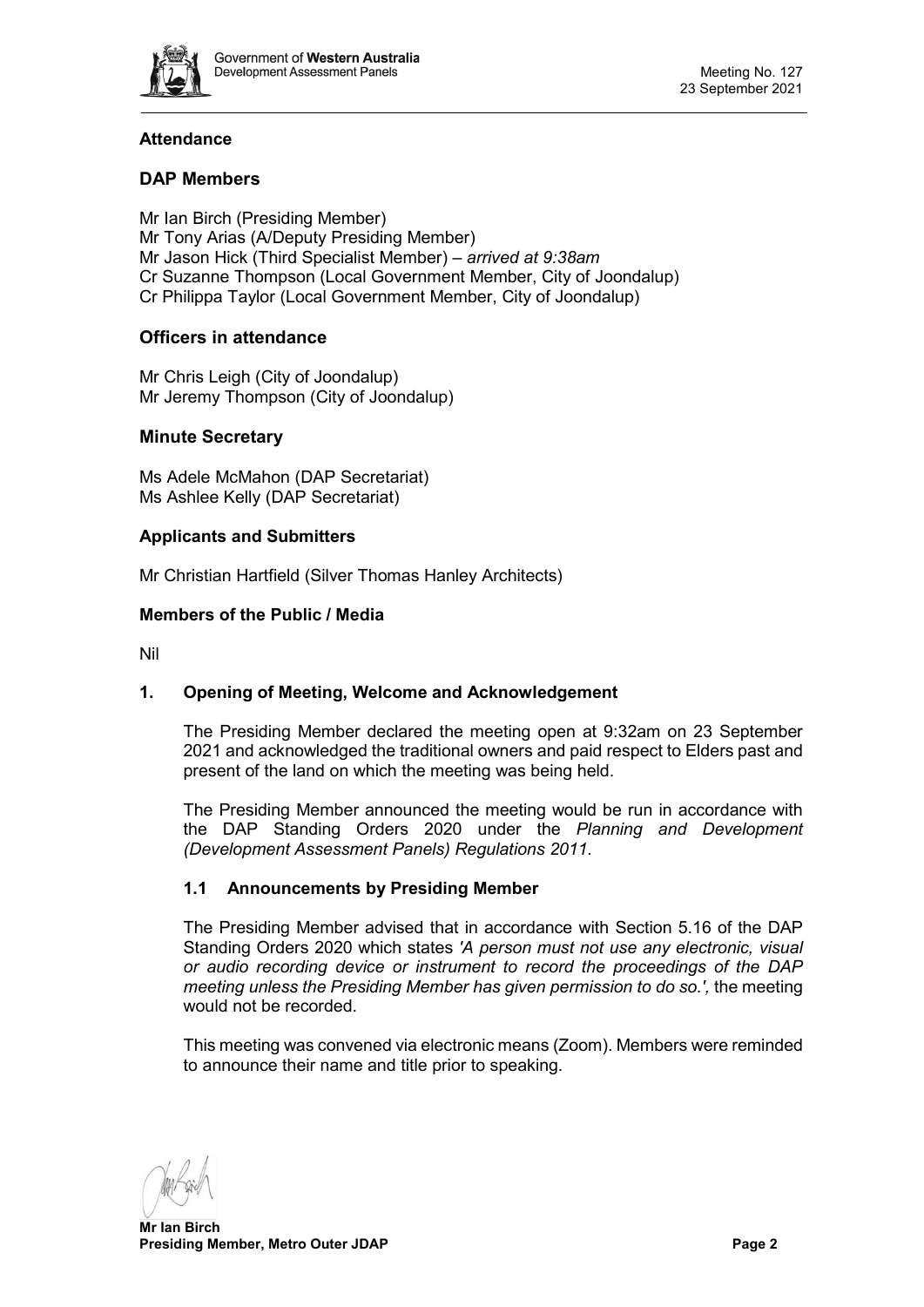

# <span id="page-2-0"></span>**2. Apologies**

Ms Sheryl Chaffer (Deputy Presiding Member)

## <span id="page-2-1"></span>**3. Members on Leave of Absence**

DAP Member, Ms Sheryl Chaffer has been granted leave of absence by the Director General for the period of 23 September 2021 to 4 October 2021 inclusive.

## <span id="page-2-2"></span>**4. Noting of Minutes**

DAP members noted that signed minutes of previous meetings are available on the [DAP website.](https://www.dplh.wa.gov.au/about/development-assessment-panels/daps-agendas-and-minutes)

## <span id="page-2-3"></span>**5. Declaration of Due Consideration**

All members declared that they had duly considered the documents.

## <span id="page-2-4"></span>**6. Disclosure of Interests**

Nil

## <span id="page-2-5"></span>**7. Deputations and Presentations**

- **7.1** Mr Christian Hartfield (Silver Thomas Hanley Architects) addressed the DAP in support of the recommendation for the application at Item 8.1 and responded to questions from the panel.
- **7.2** City of Joondalup officers addressed the DAP in relation to the application at Item 8.1 and responded to questions from the panel.

## <span id="page-2-7"></span><span id="page-2-6"></span>**8. Form 1 – Responsible Authority Reports – DAP Applications**

## **8.1 Lot 500 (60) Shenton Avenue, Joondalup**

| <b>Development Description:</b> | <b>Proposed Hospital Addition</b> |
|---------------------------------|-----------------------------------|
| Applicant:                      | <b>Silver Thomas Hanley</b>       |
| Owner:                          | <b>Health Ministerial Body</b>    |
| Responsible Authority:          | City of Joondalup                 |
| DAP File No:                    | DAP/21/02037                      |

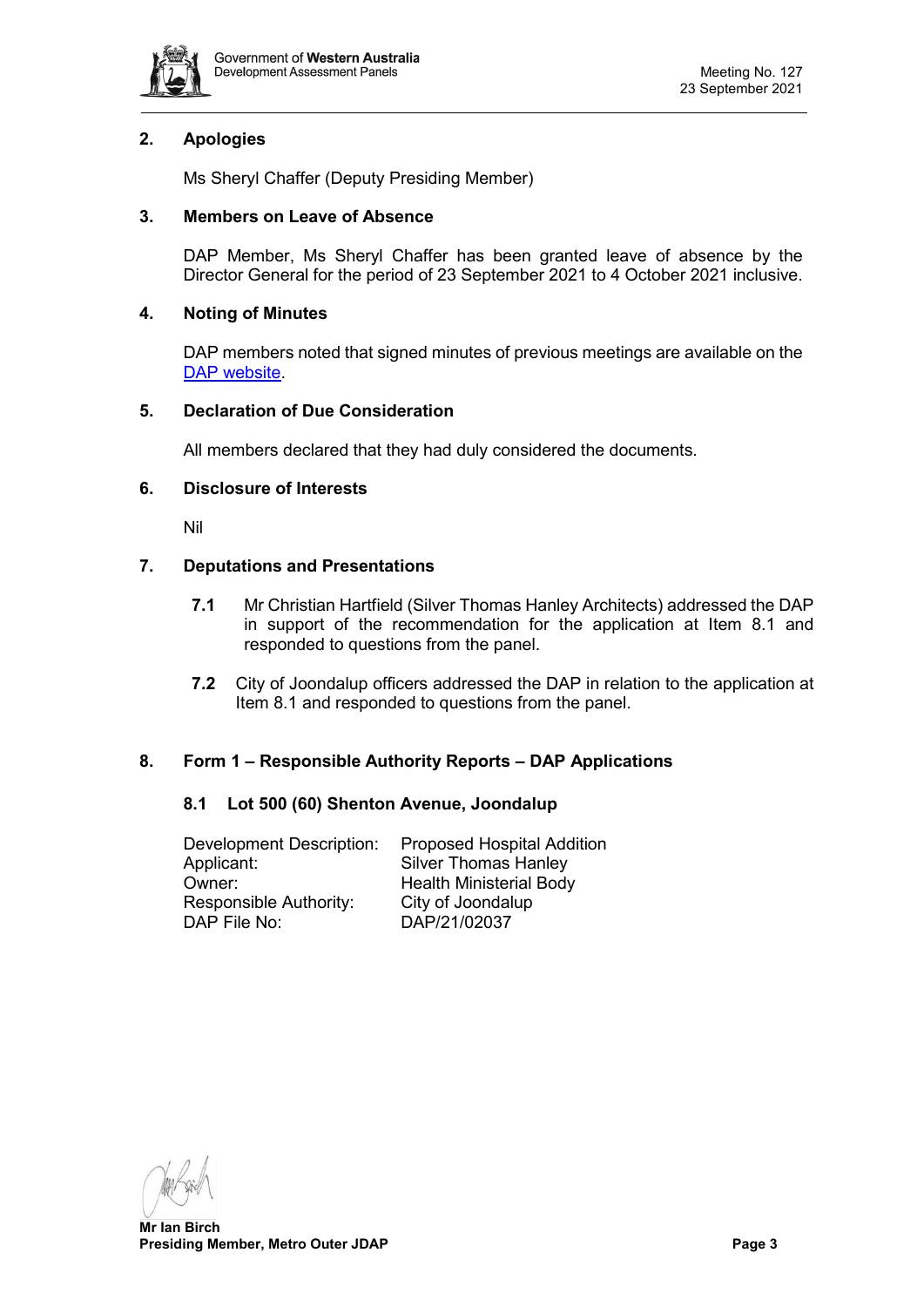

# **REPORT RECOMMENDATION**

**Moved by: Cr Philippa Taylor <b>Seconded by: Cr Suzanne Thompson** 

With the approval of the mover and seconder the following amendment was made;

That a new advice note no. 4 be added to read as follows:

*In relation to condition 4, the Construction Management Plan is to specifically detail how access to sufficient car parking for visitors and staff, including the management of and access to alternative parking locations, will be maintained throughout construction.*

**REASON:** To ensure that access and parking for the hospital campus facilities is adequately addressed and documented during construction.

That the Metro Outer JDAP resolves to:

1. **Approve** DAP Application reference DAP/21/02037 and accompanying plans (Attachment 2) in accordance with Clause 68 of Schedule 2 (Deemed Provisions) of the *Planning and Development (Local Planning Schemes) Regulations 2015*, and the provisions of the City of Joondalup *Local Planning Scheme No. 3*:

#### **Conditions**

- 1. Pursuant to clause 26 of the Metropolitan Region Scheme, this approval is deemed to be an approval under clause 24(1) of the Metropolitan Region Scheme.
- 2. This decision constitutes planning approval only and is valid for a period of four (4) years from the date of approval. If the subject development is not substantially commenced within the specified period, the approval shall lapse and be of no further effect.
- 3. This approval relates to the proposed mental health unit and associated works only and development shall be in accordance with the approved plan(s), any other supporting information and conditions of approval. It does not relate to any other development on the lot.
- 4. A Construction Management Plan shall be submitted to and approved by the City prior to the commencement of development. The management plan shall include details regarding mitigation measures to address impacts associated with construction works and shall be prepared to the specification and satisfaction of the City. The construction works shall be undertaken in accordance with the approved Construction Management Plan.
- 5. A full schedule of colours and materials for all exterior parts to the building is to be submitted to and approved by the City prior to the commencement of development. Development shall be in accordance with the approved schedule and all external materials and finishes shall be maintained to a high standard, including being free of vandalism, to the satisfaction of the City.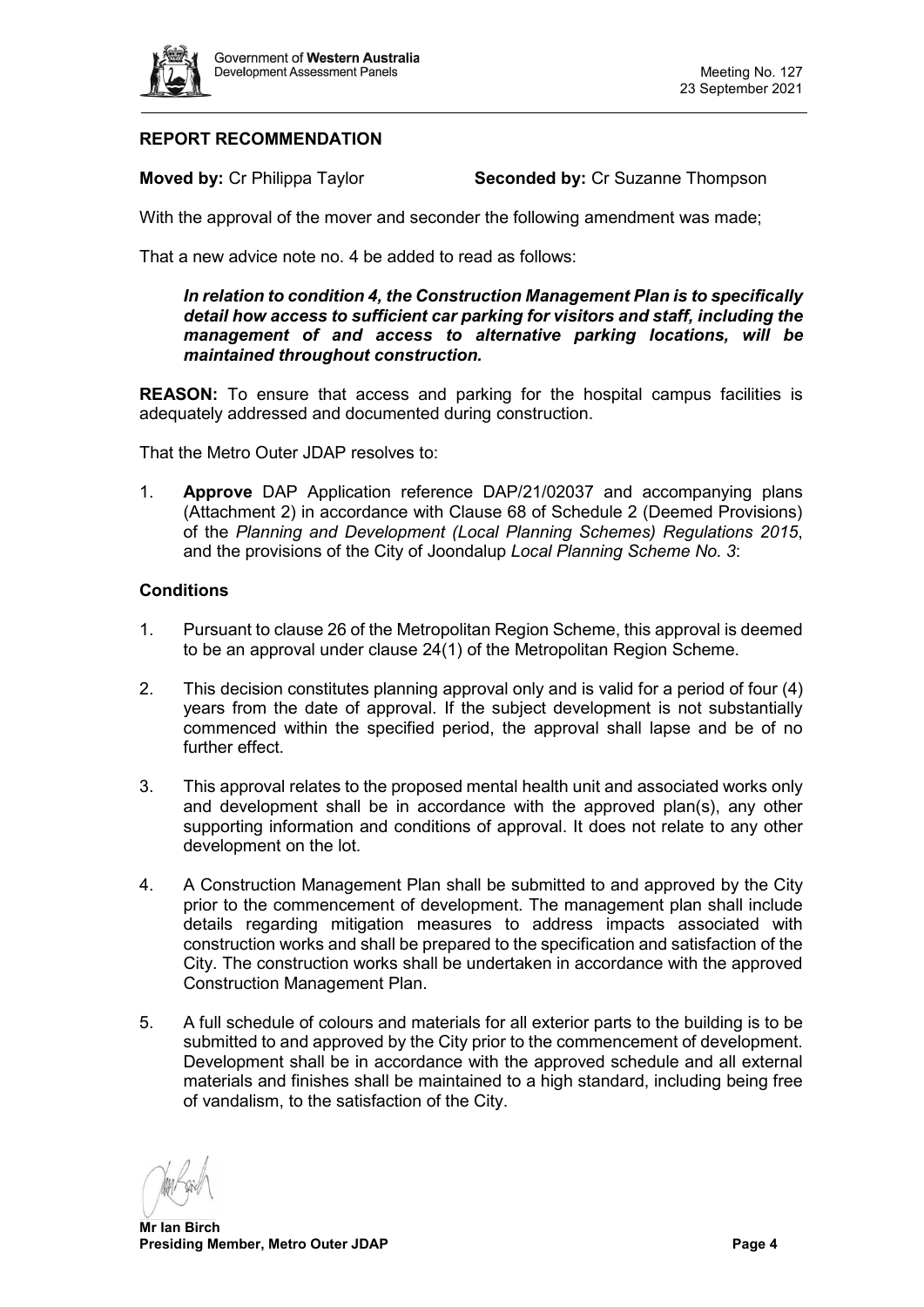

- 6. Any proposed building plant and equipment, including air conditioning units, piping, ducting and water tanks shall be located so as to minimise any visual and noise impact on surrounding landowners, and screened from view from the street, and where practicable from adjoining buildings. Details shall be submitted to and approved by the City prior to the commencement of development. Development shall be in accordance with these approved details.
- 7. Four bicycle parking spaces are to be provided adjacent to the main entry to the proposed mental health unit development. Bicycle parking spaces shall be designed and installed in accordance with the Australian Standard for Off-street Car parking – Bicycles (AS2890.3-1993). Detail is to be provided and approved by the City prior to occupation of the development and thereafter maintained to the satisfaction of the City.
- 8. Detailed landscaping plans shall be submitted to and approved by the City prior to the commencement of development. These landscaping plans are to indicate the proposed landscaping treatment(s) of the subject site, and shall:
	- Be drawn at an appropriate scale of either 1:100, 1:200 or 1:500;
	- Provide all details relating to landscaping, paving and tree planting in the car park;
	- Provide a minimum of one shade tree per four car bays within new car parking areas;
	- Show spot levels and/or contours of the site:
	- Indicate any natural vegetation to be retained and the proposed manner in which this will be managed;
	- Be based on water sensitive urban design principles to the satisfaction of the City;
	- Be based on Designing out Crime principles to the satisfaction of the City; and
	- Show all irrigation design details.
- 9. Landscaping and reticulation within the subject site shall be established and thereafter maintained by and at the cost of, the landowner/applicant in accordance with the approved landscaping plans, Australian Standards (including AS3959) and best trade practice prior to the development first being occupied to the satisfaction of the City.
- 10. All stormwater shall be collected on-site and disposed of in a manner acceptable to the City.
- 11. All development shall be contained within the property boundaries.
- 12. The car parking bays and driveways shown on the approved plans are to be designed, constructed, drained and marked in accordance with the Australian Standards (AS2890), prior to the occupation of the development and thereafter maintained to the satisfaction of the City.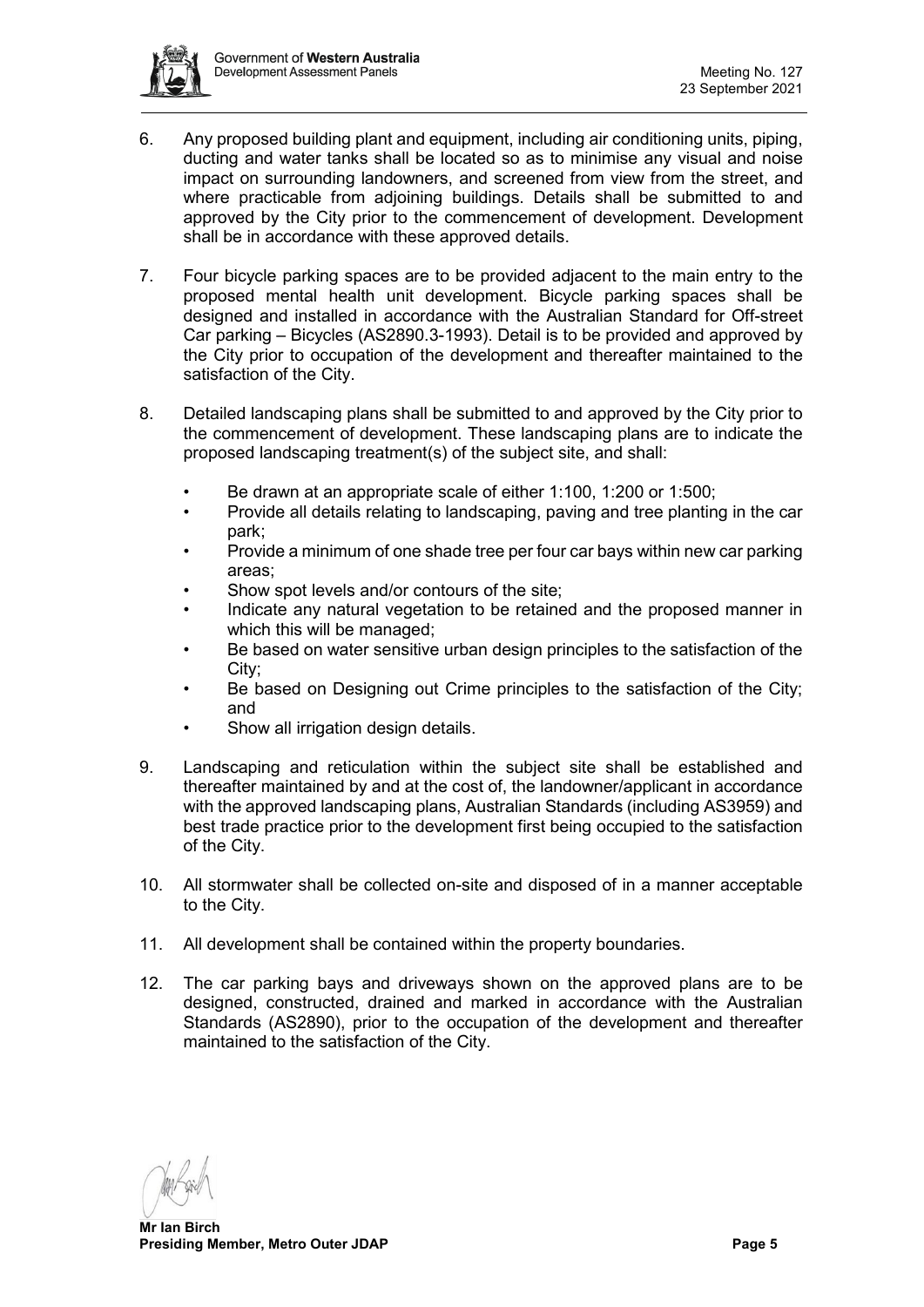

## **Advice Notes**

1. The City of Joondalup *Local Planning Scheme No. 3* defines 'Hospital' as;

*"means premises used as a hospital as defined in the Health Services Act 2016 section 8(4)"*

- 2. In regard to condition 4, the Construction Management Plan shall be prepared using the City's Construction Management Plan template which can be provided upon request.
- 3. In regard to condition 8, the landscaping plans relate to landscaping proposed around the perimeter of the mental health unit and do not require detail of the internal courtyard areas to be provided.
- 4. In relation to condition 4, the Construction Management Plan is to specifically detail how access to sufficient car parking for visitors and staff, including the management of and access to alternative parking locations, will be maintained throughout construction.

#### **The Report Recommendation was put and CARRIED UNANIMOUSLY.**

**REASON:** The proposed mental health hospital adds to the planned development of the Joondalup Health Campus. The proposal is assessed as satisfying relevant development standards for the campus and is compatible with surrounding development. Conditions of approval address outstanding matters, to be satisfied over the course of construction.

#### <span id="page-5-0"></span>**9. Form 2 – Responsible Authority Reports – DAP Amendment or Cancellation of Approval**

<span id="page-5-1"></span>Nil